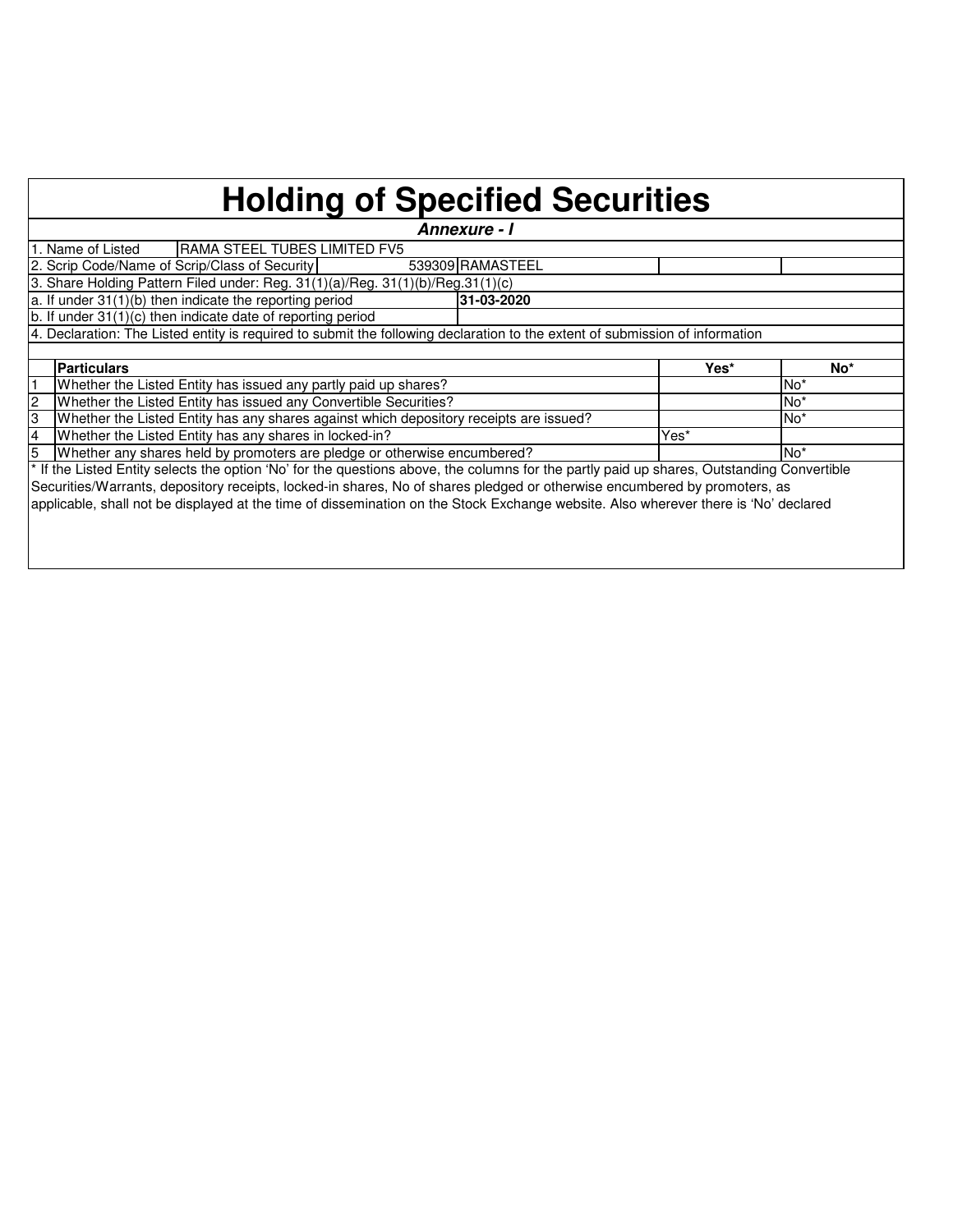|                             | Table I - SUMMARY STATEMENT HOLDING OF SPECIFIED SECURITIES |                                      |                                                                      |                                                                              |                                                                |                                                             |                                                                                                        |                 |                                      |                                                                        |                                |                                                                                                          |                                                                                                    |                                                         |                    |                                                                                      |                    |                                                                                           |  |
|-----------------------------|-------------------------------------------------------------|--------------------------------------|----------------------------------------------------------------------|------------------------------------------------------------------------------|----------------------------------------------------------------|-------------------------------------------------------------|--------------------------------------------------------------------------------------------------------|-----------------|--------------------------------------|------------------------------------------------------------------------|--------------------------------|----------------------------------------------------------------------------------------------------------|----------------------------------------------------------------------------------------------------|---------------------------------------------------------|--------------------|--------------------------------------------------------------------------------------|--------------------|-------------------------------------------------------------------------------------------|--|
| Cat<br>e<br>gor<br>у<br>(1) | Category of<br>shareholder<br>(II)                          | No.s of<br>Share<br>holders<br>(III) | No. of<br>fully<br>paid up<br>equity<br><b>Share</b><br>held<br>(IV) | No.s of No. of<br>Partly<br>paid-up<br>equity<br><b>Share</b><br>held<br>(V) | share<br>s<br>underl<br>ying<br>Depos<br>itory<br>Recei<br>pts | Total nos.<br>shares<br>held<br>$(VII)=$<br>$(IV)+(V)+(VI)$ | Sharehol<br>ding<br>as a % of<br>total<br>no. of<br>shares<br>(calculate<br>d as per<br><b>SCRR,19</b> |                 | <b>No of Voting</b><br><b>Rights</b> | <b>Number of Votting Rights</b><br>held in each class of<br>securities | <b>Total</b><br>as a<br>$%$ of | No. of<br><b>Shares</b><br><b>Underl</b><br>ying<br><b>Outstat</b><br>ing<br>convert<br>ible<br>securiti | Shareholdin<br>g,<br>as a %<br>assuming<br>full<br>conversion<br>οf<br>convertible<br>securities(a | <b>Number of</b><br><b>Locked in</b><br>shares<br>(XII) |                    | <b>Number of</b><br><b>Shares</b><br>pledged or<br>otherwise<br>encumbered<br>(XIII) |                    | <b>Number of</b><br>equity<br>shares<br>held<br>in<br>demateriali<br>zed<br>form<br>(XIV) |  |
|                             |                                                             |                                      |                                                                      |                                                                              | (VI)                                                           |                                                             | 57 (VIII)                                                                                              | Class<br>Equity | Class<br><b>Others</b>               | Total                                                                  | $(A+B+C)$                      | es                                                                                                       | s a<br>percentage<br>of Diluted<br>share<br>capital) (XI)                                          | No.<br>(a)                                              | As a % of<br>total | No.<br>(a)                                                                           | As a % of<br>total |                                                                                           |  |
| (A)                         | <b>Promoter &amp; Promoter Group</b>                        | 6                                    | 10290863                                                             | $\Omega$                                                                     | O                                                              | 10290863                                                    | 61.277                                                                                                 | 10290863        | 10290863                             |                                                                        | 61.2770                        | $\Omega$                                                                                                 | 61.2770                                                                                            | 760000                                                  | 7.3852             |                                                                                      | 0.0000             | 10290863                                                                                  |  |
| (B)<br>(C)                  | Public<br><b>Non Promoter-Non Public</b>                    | 3799<br>$\Omega$                     | 6503137                                                              | $\Omega$<br>$\Omega$                                                         | $\Omega$<br>$\Omega$                                           | 6503137<br>$\Omega$                                         | 38.723                                                                                                 | 6503137         |                                      | 6503137                                                                | 38.7230<br>0.0000              | 0<br>0                                                                                                   | 38.7230<br>0.0000                                                                                  | $\Omega$<br>$\Omega$                                    | 0.0000<br>0.0000   | <b>NA</b>                                                                            | <b>NA</b>          | 6464136                                                                                   |  |
| (C1)                        | <b>Shares underlying DRs</b>                                |                                      |                                                                      |                                                                              | $\Omega$                                                       |                                                             | <b>NA</b>                                                                                              | $\Omega$        |                                      |                                                                        | 0.0000                         | 0                                                                                                        | 0.0000                                                                                             |                                                         | 0.0000             | <b>NA</b>                                                                            | <b>NA</b>          |                                                                                           |  |
| (C2)                        | Shares held by Employee Trusts<br>Total                     | $\Omega$<br>3805                     | 16794000                                                             | $\Omega$<br>$\Omega$                                                         | 0<br>0                                                         | $\Omega$<br>16794000                                        |                                                                                                        | 16794000        |                                      | 16794000                                                               | 0.0000<br>100.0000             | $\mathbf 0$<br>$\mathbf 0$                                                                               | 0.0000<br>100.0000                                                                                 | 760000                                                  | 0.0000<br>4.5254   | <b>NA</b>                                                                            | <b>NA</b>          | 16754999                                                                                  |  |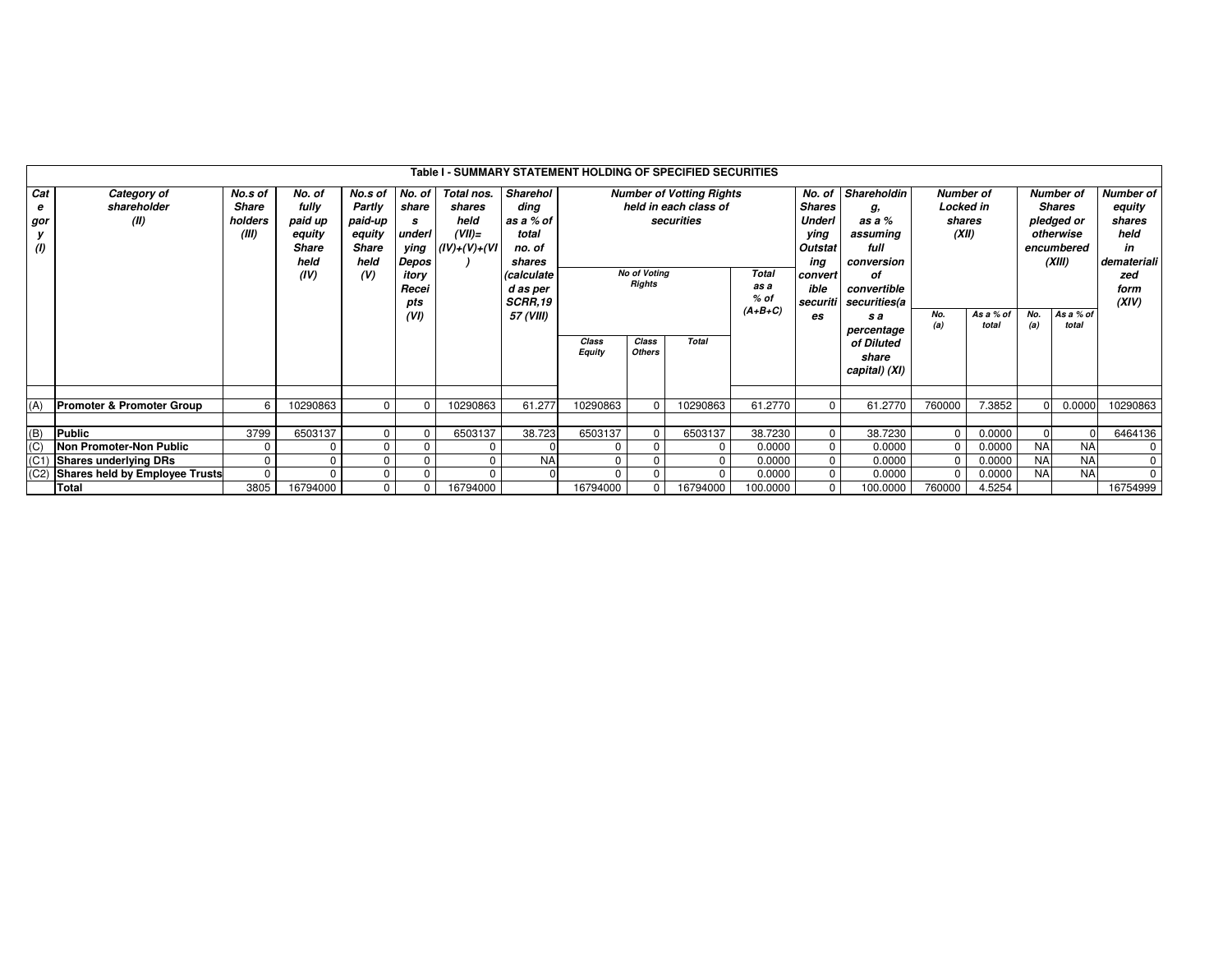|              | Table II - STATEMENT SHOWING SHAREHOLDING PATTERN OF THE PROMOTER AND PROMOTER GROUP |                                           |                                                                      |                                                            |                                                                                     |                                                                        |                                                                                                        |                                                                                                               |                             |                                |                                |                                                                                                           |                                                                                                   |                                                         |                                          |                                                                                      |                                             |                                                                                    |
|--------------|--------------------------------------------------------------------------------------|-------------------------------------------|----------------------------------------------------------------------|------------------------------------------------------------|-------------------------------------------------------------------------------------|------------------------------------------------------------------------|--------------------------------------------------------------------------------------------------------|---------------------------------------------------------------------------------------------------------------|-----------------------------|--------------------------------|--------------------------------|-----------------------------------------------------------------------------------------------------------|---------------------------------------------------------------------------------------------------|---------------------------------------------------------|------------------------------------------|--------------------------------------------------------------------------------------|---------------------------------------------|------------------------------------------------------------------------------------|
|              | Category & Name of the<br>shareholders<br>(1)                                        | No of<br><b>Share</b><br>holders<br>(III) | No of<br>fully<br>paid up<br>equity<br><b>Shares</b><br>held<br>(IV) | Partly<br>paid-up<br>equity<br><b>Share</b><br>held<br>(V) | No. of<br>shares<br>underly<br>ing<br><b>Deposit</b><br>ory<br>Receipt<br>s<br>(VI) | Total nos.<br>shares<br>held<br>$(VII)=$<br>$(IV)+(V)+(VI)$<br>$\cdot$ | Shareholdi<br>ng<br>%<br>calculated<br>as per<br><i>SCRR,1957</i><br>As a % of<br>$(A+B+C2)$<br>(VIII) | <b>Number of Voting Rights</b><br>held in each class of<br>securities<br><b>No of Voting</b><br><b>Rights</b> |                             |                                | <b>Total</b><br>as a<br>$%$ of | No. of<br><b>Shares</b><br><b>Underlyi</b><br>ng<br><b>Outstati</b><br>ng<br>converti<br>ble<br>securitie | Shareholdin<br>g,<br>as a %<br>assuming<br>full<br>conversion<br>οf<br>convertible<br>securities( | <b>Number of</b><br>Locked in<br>shares<br>(XII)<br>No. |                                          | <b>Number of</b><br><b>Shares</b><br>pledged or<br>otherwise<br>encumbered<br>(XIII) |                                             | Number of<br>equity<br>shares<br>held<br>in<br>dematerial<br>ized<br>form<br>(XIV) |
|              |                                                                                      |                                           |                                                                      |                                                            |                                                                                     |                                                                        |                                                                                                        | Class<br><b>Equity</b><br>$\boldsymbol{x}$                                                                    | Class<br><b>Others</b><br>y | <b>Total</b>                   | $(A+B+C)$                      | s<br>(includin<br>g<br>Warrant<br>s                                                                       | as a %<br>of diluted<br>share<br>capital)                                                         | (a)                                                     | As a % of<br>total<br>shares held<br>(b) | No.<br>(a)                                                                           | As a % of<br>total<br>shares<br>held<br>(b) |                                                                                    |
|              |                                                                                      |                                           |                                                                      |                                                            |                                                                                     |                                                                        |                                                                                                        |                                                                                                               |                             |                                |                                |                                                                                                           |                                                                                                   |                                                         |                                          |                                                                                      |                                             |                                                                                    |
|              | 1 Indian                                                                             |                                           |                                                                      |                                                            |                                                                                     |                                                                        |                                                                                                        |                                                                                                               |                             |                                |                                |                                                                                                           |                                                                                                   |                                                         |                                          |                                                                                      |                                             |                                                                                    |
|              | (a) Individuals/Hindu undivided Family                                               |                                           |                                                                      |                                                            |                                                                                     |                                                                        |                                                                                                        |                                                                                                               |                             |                                |                                |                                                                                                           |                                                                                                   |                                                         |                                          |                                                                                      |                                             |                                                                                    |
|              | NARESH KUMAR BANSAL                                                                  | $\mathbf{1}$                              | 6212578                                                              | 0                                                          | 0                                                                                   | 6212578                                                                | 36.9928                                                                                                | 6212578                                                                                                       | $\Omega$                    | 6212578                        | 36.9928                        | $\mathbf 0$                                                                                               | 36.9928                                                                                           | 160000                                                  | 2.5754                                   | $\mathbf 0$                                                                          | 0.0000                                      | 6212578                                                                            |
|              | <b>KUMUD BANSAL</b>                                                                  |                                           | 692000                                                               | $\Omega$                                                   | $\mathbf 0$                                                                         | 692000                                                                 | 4.1205                                                                                                 | 692000                                                                                                        | $\Omega$                    | 692000                         | 4.1205                         | $\Omega$                                                                                                  | 4.1205                                                                                            | 150000                                                  | 21.6763                                  | $\Omega$                                                                             | 0.0000                                      | 692000                                                                             |
|              |                                                                                      |                                           |                                                                      |                                                            |                                                                                     |                                                                        |                                                                                                        |                                                                                                               |                             |                                |                                |                                                                                                           |                                                                                                   |                                                         |                                          |                                                                                      |                                             |                                                                                    |
|              | <b>RICHI BANSAL</b>                                                                  |                                           | 1469287                                                              | $\Omega$                                                   | $\Omega$                                                                            | 1469287                                                                | 8.7489                                                                                                 | 1469287                                                                                                       | $\sqrt{2}$                  | 1469287                        | 8.7489                         | $\Omega$                                                                                                  | 8.7489                                                                                            | 150000                                                  | 10.2090                                  | $\sqrt{ }$                                                                           | 0.0000                                      | 1469287                                                                            |
|              | <b>KRATI BANSAL</b>                                                                  | $\mathbf{1}$                              | 450000                                                               | $\overline{0}$                                             | $\mathbf 0$                                                                         | 450000                                                                 | 2.6795                                                                                                 | 450000                                                                                                        | $\Omega$                    | 450000                         | 2.6795                         | $\mathbf 0$                                                                                               | 2.6795                                                                                            | 150000                                                  | 33.3333                                  | $\Omega$                                                                             | 0.0000                                      | 450000                                                                             |
|              | NIKHIL NARESH BANSAL                                                                 | 1                                         | 1355998                                                              | $\mathbf{0}$                                               | $\mathbf 0$                                                                         | 1355998                                                                | 8.0743                                                                                                 | 1355998                                                                                                       | $\mathbf 0$                 | 1355998                        | 8.0743                         | $\mathbf 0$                                                                                               | 8.0743                                                                                            | 75000                                                   | 5.5310                                   | $\Omega$                                                                             | 0.0000                                      | 1355998                                                                            |
|              | KANIKA BANSAL                                                                        | $\overline{1}$                            | 111000                                                               | $\mathbf 0$                                                | $\overline{0}$                                                                      | 111000                                                                 | 0.6610                                                                                                 | 111000                                                                                                        | $\mathbf 0$                 | 111000                         | 0.6610                         | $\overline{0}$                                                                                            | 0.6610                                                                                            | 75000                                                   | 67.5676                                  | $\Omega$                                                                             | 0.0000                                      | 111000                                                                             |
|              | Total                                                                                | 6                                         | 10290863                                                             | 0                                                          | $\mathbf{0}$                                                                        | 10290863                                                               | 61.2770                                                                                                | 10290863                                                                                                      | $\mathbf{0}$                | 10290863                       | 61.2770                        | $\mathbf{0}$                                                                                              | 61.2770                                                                                           | 760000                                                  | 7.3852                                   | $\mathbf 0$                                                                          | 0.0000                                      | 10290863                                                                           |
|              | (b) Central Government/State Government(s)                                           |                                           |                                                                      |                                                            |                                                                                     |                                                                        |                                                                                                        |                                                                                                               |                             |                                |                                |                                                                                                           |                                                                                                   |                                                         |                                          |                                                                                      |                                             |                                                                                    |
|              |                                                                                      | $\mathbf{0}$                              | $\mathbf 0$                                                          | $\mathbf 0$                                                | $\overline{0}$                                                                      | $\Omega$                                                               | 0.0000                                                                                                 | $\mathbf 0$                                                                                                   | $\mathbf 0$                 | $\mathbf 0$                    | 0.0000                         | $\overline{0}$                                                                                            | 0.0000                                                                                            | $\mathbf 0$                                             | 0.0000                                   | $\mathbf 0$                                                                          | 0.0000                                      | $\Omega$                                                                           |
|              | Total                                                                                | $\mathbf{0}$                              | $\mathbf{0}$                                                         | 0                                                          | $\mathbf{0}$                                                                        | $\mathbf{0}$                                                           | 0.0000                                                                                                 | 0                                                                                                             | $\mathbf{0}$                | $\mathbf{0}$                   | 0.0000                         | $\mathbf{0}$                                                                                              | 0.0000                                                                                            | $\mathbf{0}$                                            | 0.0000                                   | $\mathbf{0}$                                                                         | 0.0000                                      | 0                                                                                  |
|              | (c) Financial Institutions/Banks                                                     |                                           |                                                                      |                                                            |                                                                                     |                                                                        |                                                                                                        |                                                                                                               |                             |                                |                                |                                                                                                           |                                                                                                   |                                                         |                                          |                                                                                      |                                             |                                                                                    |
|              | Total                                                                                | $\mathbf{0}$<br>$\mathbf{0}$              | $\Omega$<br>$\mathbf{0}$                                             | $\mathbf 0$<br>0                                           | $\mathbf 0$<br>$\mathbf{0}$                                                         | $\Omega$<br>$\mathbf 0$                                                | 0.0000<br>0.0000                                                                                       | $\overline{0}$<br>0                                                                                           | $\Omega$<br>0               | $\mathbf 0$<br>$\mathbf{0}$    | 0.0000<br>0.0000               | $\overline{0}$<br>$\mathbf{0}$                                                                            | 0.0000<br>0.0000                                                                                  | $\mathbf 0$<br>$\mathbf 0$                              | 0.0000<br>0.0000                         | $\mathbf 0$<br>$\mathbf 0$                                                           | 0.0000<br>0.0000                            | $\Omega$<br>$\mathbf{0}$                                                           |
|              | Sub-Total (A)(1)                                                                     | 6                                         | 10290863                                                             | 0                                                          | $\mathbf{0}$                                                                        | 10290863                                                               |                                                                                                        | 61.2770 10290863                                                                                              | $\mathbf{0}$                | 10290863                       | 61.2770                        | 0                                                                                                         | 61.2770                                                                                           | 760000                                                  | 7.3852                                   | $\mathbf{0}$                                                                         | 0.0000                                      | 10290863                                                                           |
| $\mathbf{2}$ | Foreign                                                                              |                                           |                                                                      |                                                            |                                                                                     |                                                                        |                                                                                                        |                                                                                                               |                             |                                |                                |                                                                                                           |                                                                                                   |                                                         |                                          |                                                                                      |                                             |                                                                                    |
|              | (a) Individuals (Non-Resident Individuals/Foreign Individuals)                       |                                           |                                                                      |                                                            |                                                                                     |                                                                        |                                                                                                        |                                                                                                               |                             |                                |                                |                                                                                                           |                                                                                                   |                                                         |                                          |                                                                                      |                                             |                                                                                    |
|              |                                                                                      | $\mathbf 0$                               | 0                                                                    | 0                                                          | $\overline{0}$                                                                      | $\mathbf 0$                                                            | 0.0000                                                                                                 | $\overline{0}$                                                                                                | 0                           | $\overline{0}$                 | 0.0000                         | $\overline{0}$                                                                                            | 0.0000                                                                                            | $\mathbf 0$                                             | 0.0000                                   | $\overline{0}$                                                                       | 0.0000                                      | $\overline{0}$                                                                     |
|              | Total                                                                                | $\mathbf{0}$                              | $\mathbf{0}$                                                         | 0                                                          | $\mathbf{0}$                                                                        | $\mathbf{0}$                                                           | 0.0000                                                                                                 | $\overline{0}$                                                                                                | $\Omega$                    | <sub>0</sub>                   | 0.0000                         | 0                                                                                                         | 0.0000                                                                                            | $\mathbf{0}$                                            | 0.0000                                   | $\mathbf{0}$                                                                         | 0.0000                                      | <sub>0</sub>                                                                       |
|              | (b) Government                                                                       |                                           |                                                                      |                                                            |                                                                                     |                                                                        |                                                                                                        |                                                                                                               |                             |                                |                                |                                                                                                           |                                                                                                   |                                                         |                                          |                                                                                      |                                             |                                                                                    |
|              |                                                                                      | $\mathbf 0$                               | $\mathbf 0$                                                          | $\mathbf{0}$                                               | $\overline{0}$                                                                      | $\mathbf 0$                                                            | 0.0000                                                                                                 | $\overline{0}$                                                                                                | $\Omega$                    | $\mathbf 0$                    | 0.0000                         | $\overline{0}$                                                                                            | 0.0000                                                                                            | $\mathbf 0$                                             | 0.0000                                   | $\mathbf 0$                                                                          | 0.0000                                      | $\Omega$                                                                           |
|              | Total                                                                                | $\mathbf{0}$                              | $\mathbf{0}$                                                         | 0                                                          | $\mathbf{0}$                                                                        | $\mathbf{0}$                                                           | 0.0000                                                                                                 | $\overline{\mathbf{0}}$                                                                                       | $\Omega$                    | ō                              | 0.0000                         | 0                                                                                                         | 0.0000                                                                                            | ō                                                       | 0.0000                                   | ō                                                                                    | 0.0000                                      | $\mathbf{0}$                                                                       |
|              | (c) Institutions                                                                     |                                           |                                                                      |                                                            |                                                                                     |                                                                        |                                                                                                        |                                                                                                               |                             |                                |                                |                                                                                                           |                                                                                                   |                                                         |                                          |                                                                                      |                                             |                                                                                    |
|              |                                                                                      | $\mathbf 0$                               | $\mathbf 0$                                                          | $\mathbf{0}$                                               | $\overline{0}$                                                                      | $\Omega$                                                               | 0.0000                                                                                                 | $\mathbf{0}$                                                                                                  | $\Omega$                    | $\mathbf 0$                    | 0.0000                         | $\Omega$                                                                                                  | 0.0000                                                                                            | $\mathbf 0$                                             | 0.0000                                   | $\mathbf 0$                                                                          | 0.0000                                      | $\Omega$                                                                           |
|              | Total                                                                                | $\mathbf{0}$                              | $\mathbf 0$                                                          | 0                                                          | $\mathbf{0}$                                                                        | $\mathbf{0}$                                                           | 0.0000                                                                                                 | $\overline{\mathbf{0}}$                                                                                       | $\Omega$                    | 0                              | 0.0000                         | 0                                                                                                         | 0.0000                                                                                            | $\mathbf 0$                                             | 0.0000                                   | $\mathbf 0$                                                                          | 0.0000                                      | 0                                                                                  |
|              | (d) Foreign Portfolio Investor                                                       | $\mathbf{0}$                              |                                                                      |                                                            |                                                                                     |                                                                        |                                                                                                        |                                                                                                               |                             |                                |                                | $\mathbf 0$                                                                                               |                                                                                                   |                                                         |                                          |                                                                                      |                                             | $\overline{0}$                                                                     |
|              | Total                                                                                | $\mathbf{0}$                              | $\mathbf 0$<br>$\mathbf{0}$                                          | 0<br>$\overline{\mathbf{0}}$                               | $\mathbf 0$<br>$\overline{0}$                                                       | $\mathbf 0$<br>$\mathbf{0}$                                            | 0.0000<br>0.0000                                                                                       | $\mathbf 0$<br>$\overline{\mathbf{0}}$                                                                        | 0<br>$\mathbf{0}$           | $\overline{0}$<br>$\mathbf{0}$ | 0.0000<br>0.0000               | $\mathbf{0}$                                                                                              | 0.0000<br>0.0000                                                                                  | 0<br>$\mathbf{0}$                                       | 0.0000<br>0.0000                         | 0<br>$\mathbf{0}$                                                                    | 0.0000<br>0.0000                            | $\mathbf{0}$                                                                       |
|              | Sub-Total (A)(2)                                                                     | $\mathbf{0}$                              | $\Omega$                                                             | 0                                                          | $\mathbf{0}$                                                                        | $\mathbf 0$                                                            | 0.0000                                                                                                 | 0                                                                                                             | 0                           | $\Omega$                       | 0.0000                         | $\mathbf{0}$                                                                                              | 0.0000                                                                                            | $\mathbf 0$                                             | 0.0000                                   | $\mathbf 0$                                                                          | 0.0000                                      |                                                                                    |
|              | <b>Total Shareholding of</b>                                                         | 6                                         | 10290863                                                             | 0                                                          | $\Omega$                                                                            | 10290863                                                               | 61.2770                                                                                                | 10290863                                                                                                      | $\Omega$                    | 10290863                       | 61.2770                        | 0                                                                                                         | 61.2770                                                                                           | 760000                                                  | 7.3852                                   | $\mathbf{0}$                                                                         | 0.0000                                      | 10290863                                                                           |
|              | <b>Promoter and Promoter</b><br>Group                                                |                                           |                                                                      |                                                            |                                                                                     |                                                                        |                                                                                                        |                                                                                                               |                             |                                |                                |                                                                                                           |                                                                                                   |                                                         |                                          |                                                                                      |                                             |                                                                                    |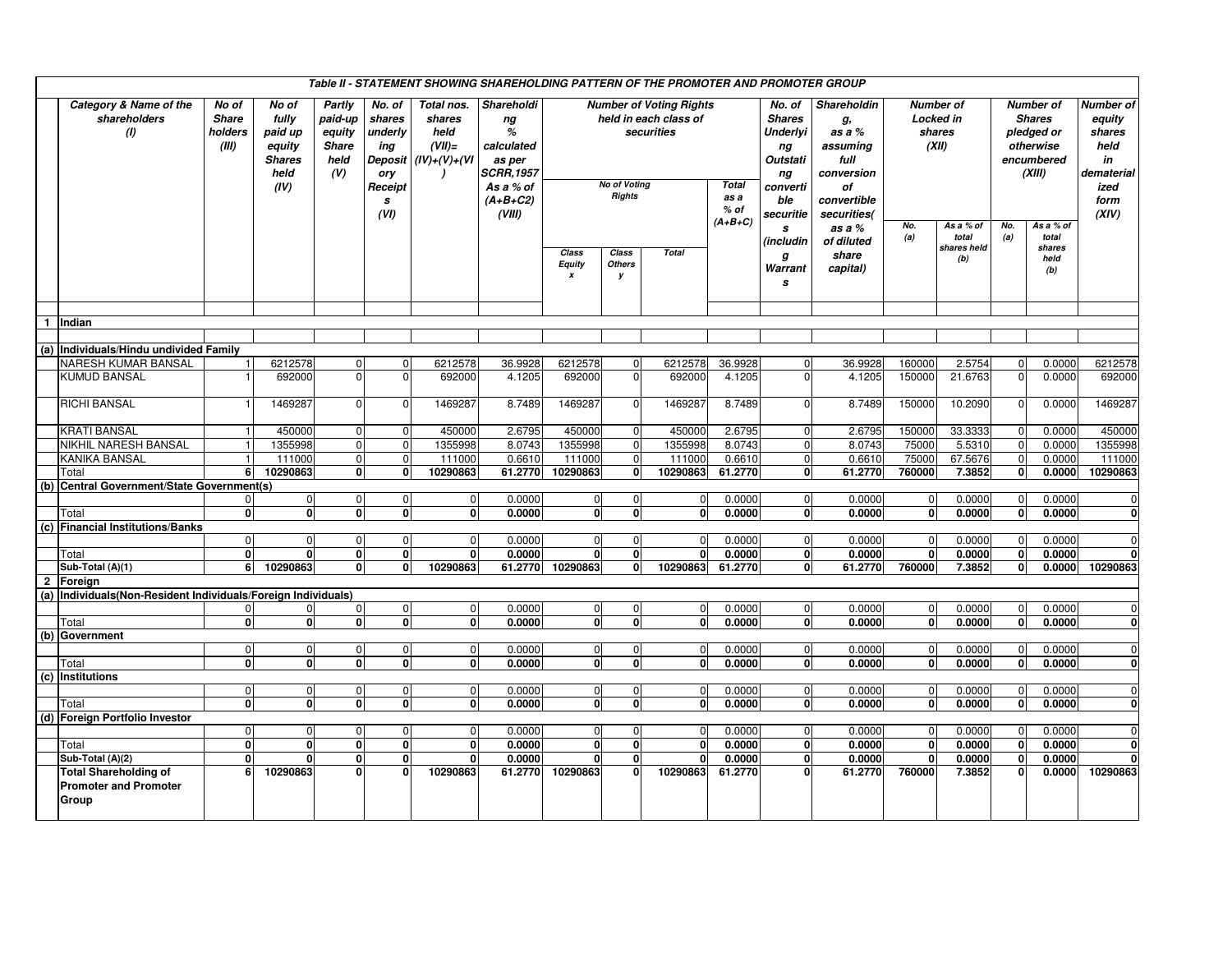|                         | Table III - STATEMENT SHOWING SHAREHOLDING PATTERN OF THE PUBLIC SHAREHOLDER    |                                             |                                                                      |                                                            |                                                                               |                                                                    |                                                                                                           |                             |                                      |                                                                       |                                         |                                                                                                            |                                                                                                      |              |                                           |                                       |                                                    |                                                                              |
|-------------------------|---------------------------------------------------------------------------------|---------------------------------------------|----------------------------------------------------------------------|------------------------------------------------------------|-------------------------------------------------------------------------------|--------------------------------------------------------------------|-----------------------------------------------------------------------------------------------------------|-----------------------------|--------------------------------------|-----------------------------------------------------------------------|-----------------------------------------|------------------------------------------------------------------------------------------------------------|------------------------------------------------------------------------------------------------------|--------------|-------------------------------------------|---------------------------------------|----------------------------------------------------|------------------------------------------------------------------------------|
|                         | Category & Name of the<br>shareholders<br>(1)                                   | No.s of<br><b>Share</b><br>holders<br>(III) | No. of<br>fully<br>paid up<br>equity<br><b>Share</b><br>held<br>(IV) | Partly<br>paid-up<br>equity<br><b>Share</b><br>held<br>(V) | No.s of<br>shares<br>underly<br>ing<br>Deposit<br>ory<br>Receipt<br>s<br>(VI) | Total nos.<br>shares<br>held<br>$(VII)$ =<br>$(IV)+(V)+(V)$<br>VI) | <b>Sharehol</b><br>ding<br>%<br>calculate<br>d as per<br><b>SCRR.19</b><br>57)<br>As a % of<br>$(A+B+C2)$ |                             | No of Voting<br><b>Rights</b>        | <b>Number of Voting Rights</b><br>held in each class of<br>securities | <b>Total</b><br>as a<br>$%$ of          | No. of<br><b>Shares</b><br><b>Underlyin</b><br>g<br><b>Outstatin</b><br>g<br>convertib<br>le<br>securities | <b>Total</b><br><b>Shareholding</b><br>as a %<br>assuming<br>full<br>conversion<br>οf<br>convertible |              | Number of<br>Locked in<br>shares<br>(XII) | pledged or<br>otherwise               | Number of<br><b>Shares</b><br>encumbered<br>(XIII) | Number<br>of<br>equity<br>shares<br>held<br>in<br>demater<br>ialized<br>form |
|                         |                                                                                 |                                             |                                                                      |                                                            |                                                                               |                                                                    | (VIII)                                                                                                    | Class<br><b>Equity</b><br>x | Class<br><b>Total</b><br>Others<br>y |                                                                       | <b>Total</b><br>Voting<br><b>Rights</b> | (includin<br>g<br>Warrants                                                                                 | securities(<br>as a<br>percentage<br>of diluted                                                      | No.<br>(a)   | As a % of<br>total<br>shares held<br>(b)  | No.<br>(Not<br>applicabl<br>e)<br>(a) | As a % oi<br>total<br>shares<br>held<br>(b)        | (XIV)                                                                        |
|                         |                                                                                 |                                             |                                                                      |                                                            |                                                                               |                                                                    |                                                                                                           |                             |                                      |                                                                       |                                         |                                                                                                            |                                                                                                      |              |                                           |                                       |                                                    |                                                                              |
| $\mathbf{1}$            | Institutions                                                                    |                                             |                                                                      |                                                            |                                                                               |                                                                    |                                                                                                           |                             |                                      |                                                                       |                                         |                                                                                                            |                                                                                                      |              |                                           |                                       |                                                    |                                                                              |
|                         | (a) Mutual Funds                                                                | $\mathbf{0}$                                | $\mathbf 0$                                                          | 0                                                          | $\overline{0}$                                                                | $\mathbf{0}$                                                       | 0.0000                                                                                                    | $\mathbf{0}$                | $\mathbf{0}$                         | $\mathbf 0$                                                           | 0.0000                                  | $\mathbf{0}$                                                                                               | 0.0000                                                                                               | $\mathbf{0}$ | 0.0000                                    | <b>NA</b>                             | <b>NA</b>                                          | $\mathbf{0}$                                                                 |
|                         | (b) Venture Capital Funds                                                       | $\Omega$                                    | 0                                                                    | 0                                                          | $\mathbf 0$                                                                   | $\mathbf{0}$                                                       | 0.0000                                                                                                    | $\mathbf 0$                 | $\mathbf{0}$                         | $\mathbf 0$                                                           | 0.0000                                  | $\mathbf{0}$                                                                                               | 0.0000                                                                                               | $\mathbf{0}$ | 0.0000                                    | <b>NA</b>                             | <b>NA</b>                                          | $\mathbf{0}$                                                                 |
| (c)                     | <b>Alternate Investment Funds</b>                                               | $\Omega$                                    | $\mathbf{0}$                                                         | 0                                                          | $\Omega$                                                                      | $\mathbf{0}$                                                       | 0.0000                                                                                                    | $\Omega$                    | $\Omega$                             | $\Omega$                                                              | 0.0000                                  | $\mathbf{0}$                                                                                               | 0.0000                                                                                               |              | 0.0000                                    | <b>NA</b>                             | <b>NA</b>                                          | $\mathbf{0}$                                                                 |
|                         | (d) Foreign Venture Capital                                                     | $\mathbf{0}$                                | $\mathbf 0$                                                          | 0                                                          | $\mathbf{0}$                                                                  | $\mathbf{0}$                                                       | 0.0000                                                                                                    | $\mathbf 0$                 | $\mathbf{0}$                         | $\mathbf{0}$                                                          | 0.0000                                  | $\mathbf{0}$                                                                                               | 0.0000                                                                                               | $\mathbf{0}$ | 0.0000                                    | <b>NA</b>                             | <b>NA</b>                                          | $\mathbf{0}$                                                                 |
|                         | <b>Investors</b>                                                                |                                             |                                                                      |                                                            |                                                                               |                                                                    |                                                                                                           |                             |                                      |                                                                       |                                         |                                                                                                            |                                                                                                      |              |                                           |                                       |                                                    |                                                                              |
|                         | (e) Foreign Portfolio Investors                                                 | $\Omega$                                    | 0                                                                    | 0                                                          | $\mathbf 0$                                                                   | $\mathbf{0}$                                                       | 0.0000                                                                                                    | $\Omega$                    | $\Omega$                             | $\mathbf{0}$                                                          | 0.0000                                  | $\mathbf{0}$                                                                                               | 0.0000                                                                                               |              | 0.0000                                    | <b>NA</b>                             | <b>NA</b>                                          | $\mathbf{0}$                                                                 |
|                         | (f) Financial Institution/Banks                                                 | $\Omega$                                    | $\bf{0}$                                                             | 0                                                          | $\Omega$                                                                      | $\mathbf{0}$                                                       | 0.0000                                                                                                    | $\Omega$                    | n                                    | $\mathbf{0}$                                                          | 0.0000                                  | $\mathbf 0$                                                                                                | 0.0000                                                                                               | $\Omega$     | 0.0000                                    | <b>NA</b>                             | <b>NA</b>                                          | $\mathbf{0}$                                                                 |
|                         | (g) Insurance Companies                                                         | $\mathbf{0}$                                | 0                                                                    | 0                                                          | $\mathbf{0}$                                                                  | $\mathbf{0}$                                                       | 0.0000                                                                                                    | $\mathbf 0$                 | $\mathbf{0}$                         | $\mathbf 0$                                                           | 0.0000                                  | $\mathbf{0}$                                                                                               | 0.0000                                                                                               | $\mathbf{0}$ | 0.0000                                    | <b>NA</b>                             | <b>NA</b>                                          | $\mathbf{0}$                                                                 |
|                         | (h) Provident Funds/ Pension Funds                                              | $\Omega$                                    | $\Omega$                                                             | 0                                                          | $\Omega$                                                                      | $\mathbf{0}$                                                       | 0.0000                                                                                                    | $\Omega$                    | $\Omega$                             | $\mathbf{0}$                                                          | 0.0000                                  | $\bf{0}$                                                                                                   | 0.0000                                                                                               | $\mathbf{0}$ | 0.0000                                    | <b>NA</b>                             | <b>NA</b>                                          | $\mathbf{0}$                                                                 |
|                         | SUB TOTAL (B)(1)                                                                | $\mathbf{0}$                                | $\mathbf 0$                                                          | 0                                                          | $\mathbf{0}$                                                                  | $\mathbf{0}$                                                       | 0.0000                                                                                                    | $\mathbf{0}$                | $\mathbf{0}$                         | $\mathbf 0$                                                           | 0.0000                                  | $\mathbf{0}$                                                                                               | 0.0000                                                                                               | $\mathbf{0}$ | 0.0000                                    | <b>NA</b>                             | <b>NA</b>                                          | $\mathbf{0}$                                                                 |
| $\overline{\mathbf{2}}$ | Central / State government(s)                                                   |                                             |                                                                      |                                                            |                                                                               |                                                                    |                                                                                                           |                             |                                      |                                                                       |                                         |                                                                                                            |                                                                                                      |              |                                           |                                       |                                                    |                                                                              |
| (a)                     | Central Government/ State<br>Government(s)/President of India                   | $\Omega$                                    | $\Omega$                                                             | Û                                                          | ŋ                                                                             | $\mathbf{0}$                                                       | 0.0000                                                                                                    | n                           |                                      | $\mathbf{0}$                                                          | 0.0000                                  | $\Omega$                                                                                                   | 0.0000                                                                                               |              | 0.0000                                    | <b>NA</b>                             | <b>NA</b>                                          | $\Omega$                                                                     |
|                         | SUB TOTAL (B)(2)                                                                | 0l                                          | $\mathbf{0}$                                                         | $\mathbf{0}$                                               | $\mathbf{0}$                                                                  | $\mathbf{0}$                                                       | 0.0000                                                                                                    | $\mathbf{0}$                | $\mathbf{0}$                         | $\mathbf{0}$                                                          | 0.0000                                  | $\mathbf{0}$                                                                                               | 0.0000                                                                                               | 0l           | 0.0000                                    | <b>NA</b>                             | <b>NA</b>                                          | $\mathbf{0}$                                                                 |
| 3                       | <b>Non-institutions</b>                                                         |                                             |                                                                      |                                                            |                                                                               |                                                                    |                                                                                                           |                             |                                      |                                                                       |                                         |                                                                                                            |                                                                                                      |              |                                           |                                       |                                                    |                                                                              |
| (a.                     | Individuals - i. Individual<br>1) shareholders holding nominal<br>share capital | 3483                                        | 2097399                                                              | 0                                                          | $\mathbf{0}$                                                                  | 2097399                                                            | 12.4890                                                                                                   | 2097399                     | $\mathbf{0}$                         | 2097399                                                               | 12.4890                                 | $\mathbf{0}$                                                                                               | 12.4890                                                                                              | $\Omega$     | 0.0000                                    | <b>NA</b>                             |                                                    | NA 2058398                                                                   |
| (a.<br>2)               | INDIVIDUAL - ii. Individual<br>shareholders holding nominal<br>share capital    | 12                                          | 3267067                                                              | $\mathbf{0}$                                               | O                                                                             | 3267067                                                            | 19.4538                                                                                                   | 3267067                     | n                                    | 3267067                                                               | 19.4538                                 | $\bf{0}$                                                                                                   | 19.4538                                                                                              | $\Omega$     | 0.0000                                    | <b>NA</b>                             | <b>NA</b>                                          | 3267067                                                                      |
|                         | <b>MADHUKAR SHETH</b>                                                           |                                             | 775995                                                               | 0                                                          | $\mathbf{0}$                                                                  | 775995                                                             | 4.6207                                                                                                    | 775995                      |                                      | 775995                                                                | 4.6207                                  | $\overline{0}$                                                                                             | 4.6207                                                                                               |              | 0.0000                                    | $\mathbf 0$                           | $\Omega$                                           | 775995                                                                       |
|                         | RITA DHAWAN                                                                     |                                             | 297602                                                               | $\overline{0}$                                             | $\overline{0}$                                                                | 297602                                                             | 1.7721                                                                                                    | 297602                      | $\Omega$                             | 297602                                                                | 1.7721                                  | $\overline{0}$                                                                                             | 1.7721                                                                                               | $\Omega$     | 0.0000                                    | $\mathbf 0$                           | $\Omega$                                           | 297602                                                                       |
|                         | <b>TARUN DHIR</b>                                                               |                                             | 1209821                                                              | $\overline{0}$                                             | $\mathbf 0$                                                                   | 1209821                                                            | 7.2039                                                                                                    | 1209821                     | $\Omega$                             | 1209821                                                               | 7.2039                                  | $\mathbf 0$                                                                                                | 7.2039                                                                                               | $\mathbf 0$  | 0.0000                                    | $\mathbf 0$                           | $\Omega$                                           | 1209821                                                                      |
|                         | <b>VIPUL BANSAL</b>                                                             |                                             | 211415                                                               | $\overline{0}$                                             | ō<br>$\Omega$                                                                 | 211415                                                             | 1.2589                                                                                                    | $2\overline{11415}$         |                                      | 211415                                                                | 1.2589                                  | $\overline{0}$                                                                                             | 1.2589                                                                                               |              | 0.0000                                    | $\mathbf 0$                           | $\Omega$                                           | 211415                                                                       |
|                         | (b) NBFCs registered with RBI                                                   | O                                           | 0                                                                    | $\mathbf{0}$                                               |                                                                               | $\mathbf{0}$                                                       | 0.0000                                                                                                    | $\Omega$                    | $\Omega$                             | 0                                                                     | 0.0000                                  | $\mathbf 0$                                                                                                | 0.0000                                                                                               | $\Omega$     | 0.0000                                    | <b>NA</b>                             | <b>NA</b>                                          | $\mathbf{0}$                                                                 |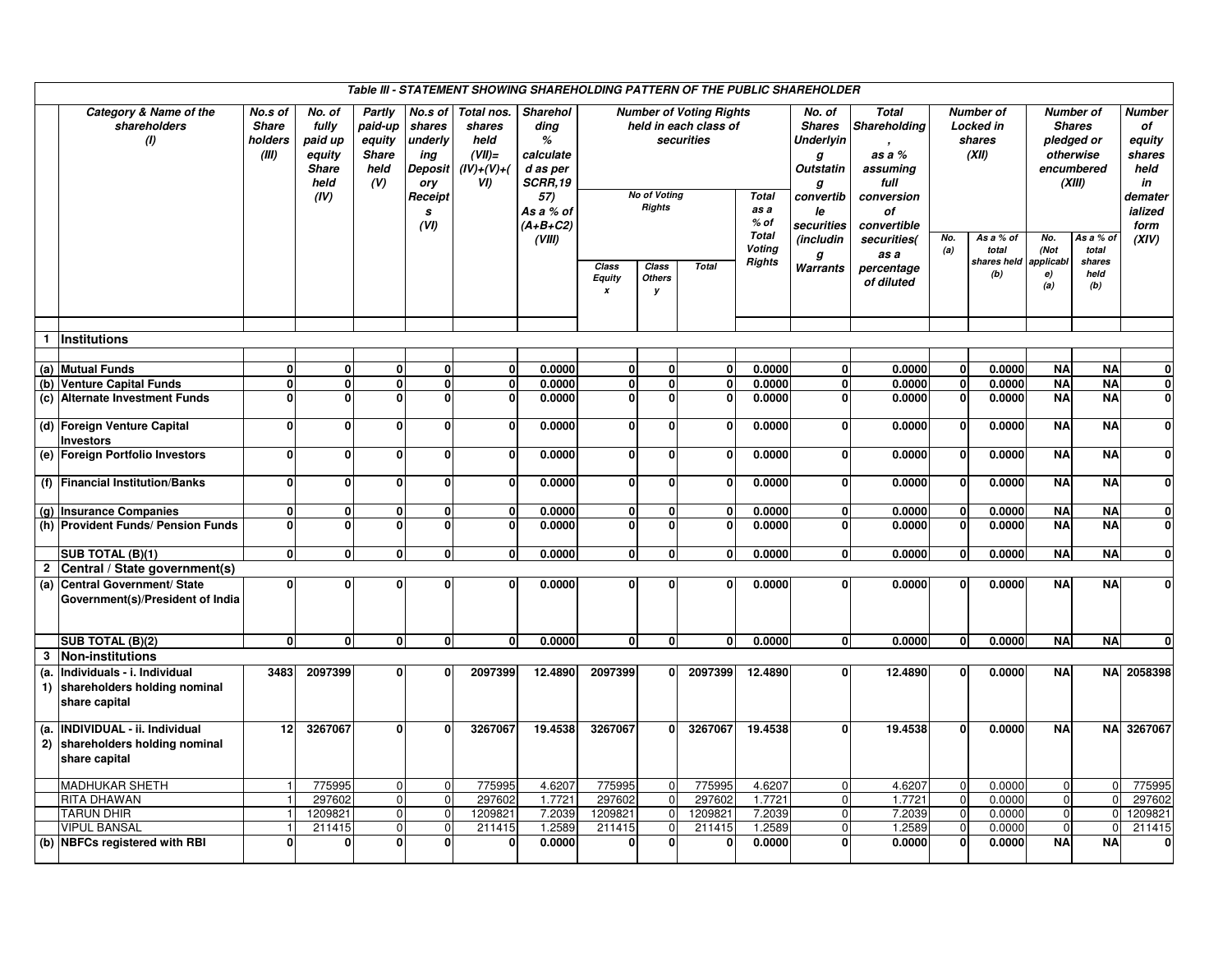|      | (c) Employee Trusts                                                                                                                                                                                       | 0    | 0       |  | 0        | 0.0000  | 0       | $\mathbf{0}$ |         | 0.0000  | $\mathbf{0}$ | 0.0000  | 0.0000 | <b>NA</b> | <b>NA</b> | $\mathbf{0}$ |
|------|-----------------------------------------------------------------------------------------------------------------------------------------------------------------------------------------------------------|------|---------|--|----------|---------|---------|--------------|---------|---------|--------------|---------|--------|-----------|-----------|--------------|
|      | (d) Overseas Depositories (holding                                                                                                                                                                        | O    |         |  | $\Omega$ | 0.0000  | 0       |              |         | 0.0000  | $\Omega$     | 0.0000  | 0.0000 | <b>NA</b> | <b>NA</b> | $\Omega$     |
|      | DRs) (balancing figure)                                                                                                                                                                                   |      |         |  |          |         |         |              |         |         |              |         |        |           |           |              |
|      |                                                                                                                                                                                                           |      |         |  |          |         |         |              |         |         |              |         |        |           |           |              |
|      | (e) Any Other (BODIES CORPORATE)                                                                                                                                                                          | 52   | 409021  |  | 409021   | 2.4355  | 409021  | $\Omega$     | 409021  | 2.4355  | O            | 2.4355  | 0.0000 | <b>NA</b> | <b>NA</b> | 409021       |
|      |                                                                                                                                                                                                           |      |         |  |          |         |         |              |         |         |              |         |        |           |           |              |
|      | (e) Any Other (CLEARING MEMBER)                                                                                                                                                                           | 35   | 95524   |  | 95524    | 0.5688  | 95524   | $\mathbf{0}$ | 95524   | 0.5688  | $\Omega$     | 0.5688  | 0.0000 | <b>NA</b> | <b>NA</b> | 95524        |
|      | (e) Any Other (HINDU UNDIVIDED                                                                                                                                                                            | 140  | 528985  |  | 528985   | 3.1498  | 528985  | $\Omega$     | 528985  | 3.1498  | $\mathbf{0}$ | 3.1498  | 0.0000 | <b>NA</b> | <b>NA</b> | 528985       |
|      | <b>FAMILY)</b>                                                                                                                                                                                            |      |         |  |          |         |         |              |         |         |              |         |        |           |           |              |
|      | SUMIT P DESAI (HUF)                                                                                                                                                                                       |      | 170000  |  | 170000   | 1.0123  | 170000  |              | 170000  | 1.0123  |              | 1.0123  | 0.0000 | $\Omega$  |           | 170000       |
|      | (e) Any Other (NON RESIDENT                                                                                                                                                                               | 20   | 33686   |  | 33686    | 0.2006  | 33686   | $\mathbf{0}$ | 33686   | 0.2006  | 0            | 0.2006  | 0.0000 | <b>NA</b> | <b>NA</b> | 33686        |
|      | <b>INDIANS (NON REPAT))</b>                                                                                                                                                                               |      |         |  |          |         |         |              |         |         |              |         |        |           |           |              |
|      | (e) Any Other (NON RESIDENT                                                                                                                                                                               | 57   | 71455   |  | 71455    | 0.4255  | 71455   |              | 71455   | 0.4255  |              | 0.4255  | 0.0000 | <b>NA</b> | <b>NA</b> | 71455        |
|      | <b>INDIANS (REPAT))</b>                                                                                                                                                                                   |      |         |  |          |         |         |              |         |         |              |         |        |           |           |              |
|      | <b>SUB TOTAL (B)(3)</b>                                                                                                                                                                                   | 3799 | 6503137 |  | 6503137  | 38.7230 | 6503137 |              | 6503137 | 38.7230 | $\mathbf{0}$ | 38.7230 | 0.0000 | <b>NA</b> |           | NA 6464136   |
|      | Total Public Shareholding (B) =                                                                                                                                                                           | 3799 | 6503137 |  | 6503137  | 38.7230 | 6503137 |              | 6503137 | 38.7230 | $\mathbf{0}$ | 38.7230 | 0.0000 | <b>NA</b> |           | NA 6464136   |
|      | $ (B)(1)+(B)(2)+(B)(3) $                                                                                                                                                                                  |      |         |  |          |         |         |              |         |         |              |         |        |           |           |              |
|      |                                                                                                                                                                                                           |      |         |  |          |         |         |              |         |         |              |         |        |           |           |              |
|      |                                                                                                                                                                                                           |      |         |  |          |         |         |              |         |         |              |         |        |           |           |              |
|      |                                                                                                                                                                                                           |      |         |  |          |         |         |              |         |         |              |         |        |           |           |              |
|      | Details of the shareholders acting as persons in Concert including their Shareholding (No. and %): 0                                                                                                      |      |         |  |          |         |         |              |         |         |              |         |        |           |           |              |
|      | Details of Shares which remain unclaimed may be given hear along with details such as number of shareholders, outstanding shares held in demat/unclaimed suspense account, voting rights which are frozen |      |         |  |          |         |         |              |         |         |              |         |        |           |           |              |
| etc. |                                                                                                                                                                                                           |      |         |  |          |         |         |              |         |         |              |         |        |           |           |              |
|      |                                                                                                                                                                                                           |      |         |  |          |         |         |              |         |         |              |         |        |           |           |              |

**Note:**

**(1) PAN would not be displayed on website of Stock Exchange(s). (2) The above format needs to be disclosed along with the name of following persons:**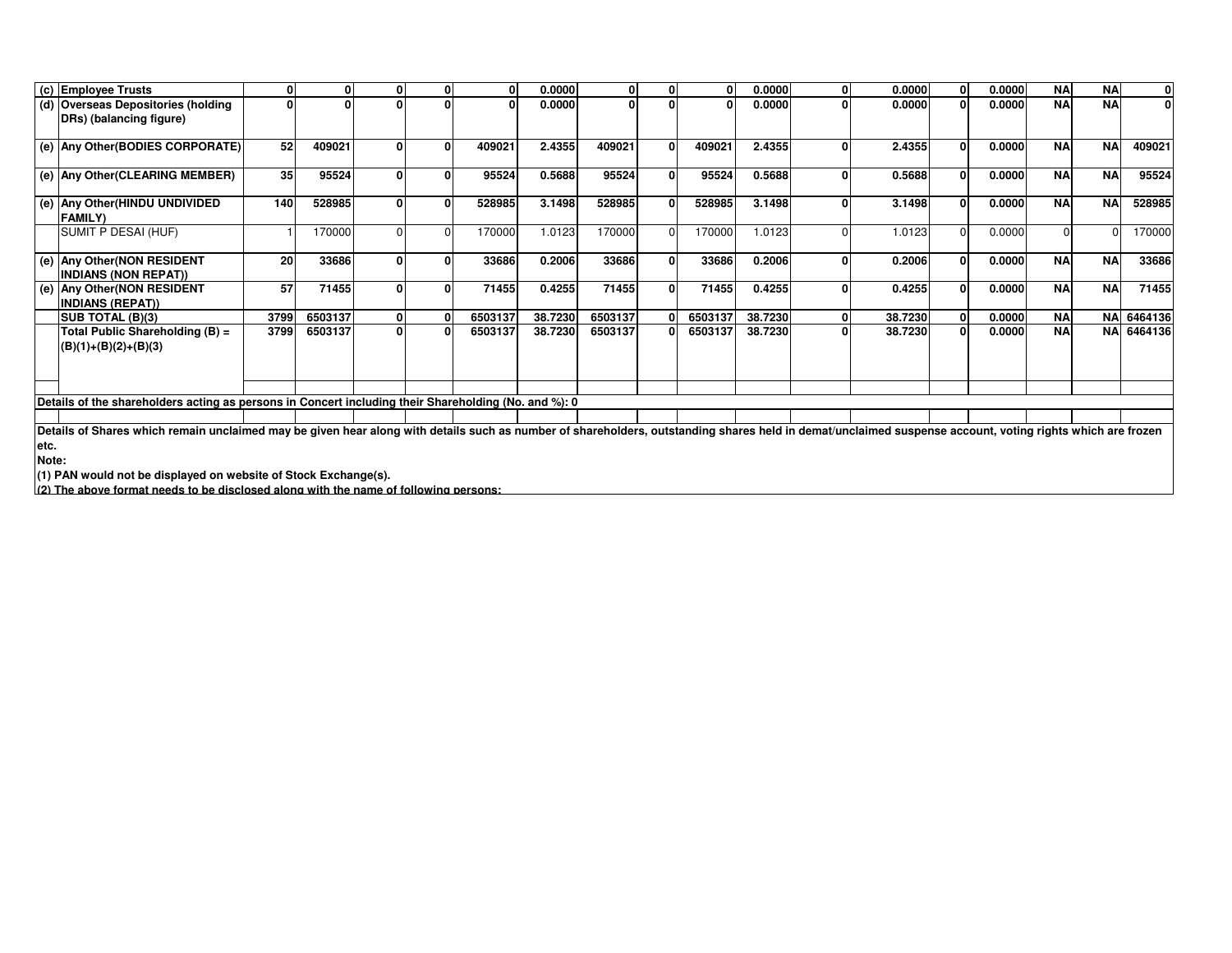| Category & Name of the<br>No. of<br>Total no. Shareholding<br><b>Number</b><br>Partly<br>No.s of<br><b>Number of Votting Rights</b><br>Total<br><b>Number of</b><br><b>Number of</b><br>No. of<br>No. of<br>Shareholding,<br>fully<br>held in each class of<br>shareholders<br><b>Share</b><br>paid-up<br>shares<br>shares<br>% calculated<br><b>Shares</b><br>Locked in<br><b>Shares</b><br>of<br>paid up<br>underlyin<br>securities<br>Underlyin<br>equity<br>(1)<br>holders<br>equity<br>held<br>as a %<br>shares<br>pledged or<br>as per<br>(XII)<br><b>Share</b><br><b>SCRR, 1957)</b><br>(III)<br>$(VII)=$<br>otherwise<br>equity<br>assuming<br>shares<br>g<br>g<br>full<br>held<br>held<br><b>Share</b><br>Deposito $ (IV)+(V)+$<br>As a % of<br>Outstating<br>encumbered<br>(V)<br>$(A+B+C2)$<br>(XIII)<br>held<br>(VI)<br>convertibl<br>conversion<br>in<br>ry<br><b>No of Voting</b><br><b>Total</b><br>(IV)<br>Receipts<br>(VIII)<br>of convertible<br>demateri<br>е<br><b>Rights</b><br>(VI)<br>as a<br>securities<br>securities (as<br>alized<br>$%$ of<br>(including<br>a %<br>form<br>$(A+B+C)$<br>No.<br>As a % of<br>No.<br>As a % of<br>(XIV)<br>Warrants<br>of diluted<br>(Not<br>total<br>total<br>(a)<br>share<br>applicabl<br>shares<br>shares<br>Class<br><b>Total</b><br>Class<br>held<br>held<br>e)<br><b>Equity</b><br><b>Others</b><br>(b)<br>(a)<br>(Not<br>applica<br>Custodian/DR Holder<br><b>NA</b><br><b>NA</b><br>0.0000<br>0.0000<br>0.0000<br>0.0000<br>$\overline{0}$<br>$\overline{0}$<br><sup>0</sup><br><b>NA</b><br>$\pmb{0}$<br><b>NA</b><br>0.0000<br>0.0000<br>0.0000<br>$\Omega$<br>0.0000<br><b>Total Non Promoter-</b><br>Non Public Shareholding<br>$(C)=(C)(1)+(C)(2)$ | Table IV - STATEMENT SHOWING SHAREHOLDING PATTERN OF THE NON PROMOTER - NON PUBLIC SHAREHOLDER |  |  |  |  |  |  |  |  |  |  |  |  |  |  |  |  |  |  |  |
|--------------------------------------------------------------------------------------------------------------------------------------------------------------------------------------------------------------------------------------------------------------------------------------------------------------------------------------------------------------------------------------------------------------------------------------------------------------------------------------------------------------------------------------------------------------------------------------------------------------------------------------------------------------------------------------------------------------------------------------------------------------------------------------------------------------------------------------------------------------------------------------------------------------------------------------------------------------------------------------------------------------------------------------------------------------------------------------------------------------------------------------------------------------------------------------------------------------------------------------------------------------------------------------------------------------------------------------------------------------------------------------------------------------------------------------------------------------------------------------------------------------------------------------------------------------------------------------------------------------------------------------------------------------------------------------------------------------------------|------------------------------------------------------------------------------------------------|--|--|--|--|--|--|--|--|--|--|--|--|--|--|--|--|--|--|--|
|                                                                                                                                                                                                                                                                                                                                                                                                                                                                                                                                                                                                                                                                                                                                                                                                                                                                                                                                                                                                                                                                                                                                                                                                                                                                                                                                                                                                                                                                                                                                                                                                                                                                                                                          |                                                                                                |  |  |  |  |  |  |  |  |  |  |  |  |  |  |  |  |  |  |  |
|                                                                                                                                                                                                                                                                                                                                                                                                                                                                                                                                                                                                                                                                                                                                                                                                                                                                                                                                                                                                                                                                                                                                                                                                                                                                                                                                                                                                                                                                                                                                                                                                                                                                                                                          |                                                                                                |  |  |  |  |  |  |  |  |  |  |  |  |  |  |  |  |  |  |  |
|                                                                                                                                                                                                                                                                                                                                                                                                                                                                                                                                                                                                                                                                                                                                                                                                                                                                                                                                                                                                                                                                                                                                                                                                                                                                                                                                                                                                                                                                                                                                                                                                                                                                                                                          |                                                                                                |  |  |  |  |  |  |  |  |  |  |  |  |  |  |  |  |  |  |  |
|                                                                                                                                                                                                                                                                                                                                                                                                                                                                                                                                                                                                                                                                                                                                                                                                                                                                                                                                                                                                                                                                                                                                                                                                                                                                                                                                                                                                                                                                                                                                                                                                                                                                                                                          |                                                                                                |  |  |  |  |  |  |  |  |  |  |  |  |  |  |  |  |  |  |  |
|                                                                                                                                                                                                                                                                                                                                                                                                                                                                                                                                                                                                                                                                                                                                                                                                                                                                                                                                                                                                                                                                                                                                                                                                                                                                                                                                                                                                                                                                                                                                                                                                                                                                                                                          |                                                                                                |  |  |  |  |  |  |  |  |  |  |  |  |  |  |  |  |  |  |  |
|                                                                                                                                                                                                                                                                                                                                                                                                                                                                                                                                                                                                                                                                                                                                                                                                                                                                                                                                                                                                                                                                                                                                                                                                                                                                                                                                                                                                                                                                                                                                                                                                                                                                                                                          |                                                                                                |  |  |  |  |  |  |  |  |  |  |  |  |  |  |  |  |  |  |  |
|                                                                                                                                                                                                                                                                                                                                                                                                                                                                                                                                                                                                                                                                                                                                                                                                                                                                                                                                                                                                                                                                                                                                                                                                                                                                                                                                                                                                                                                                                                                                                                                                                                                                                                                          |                                                                                                |  |  |  |  |  |  |  |  |  |  |  |  |  |  |  |  |  |  |  |